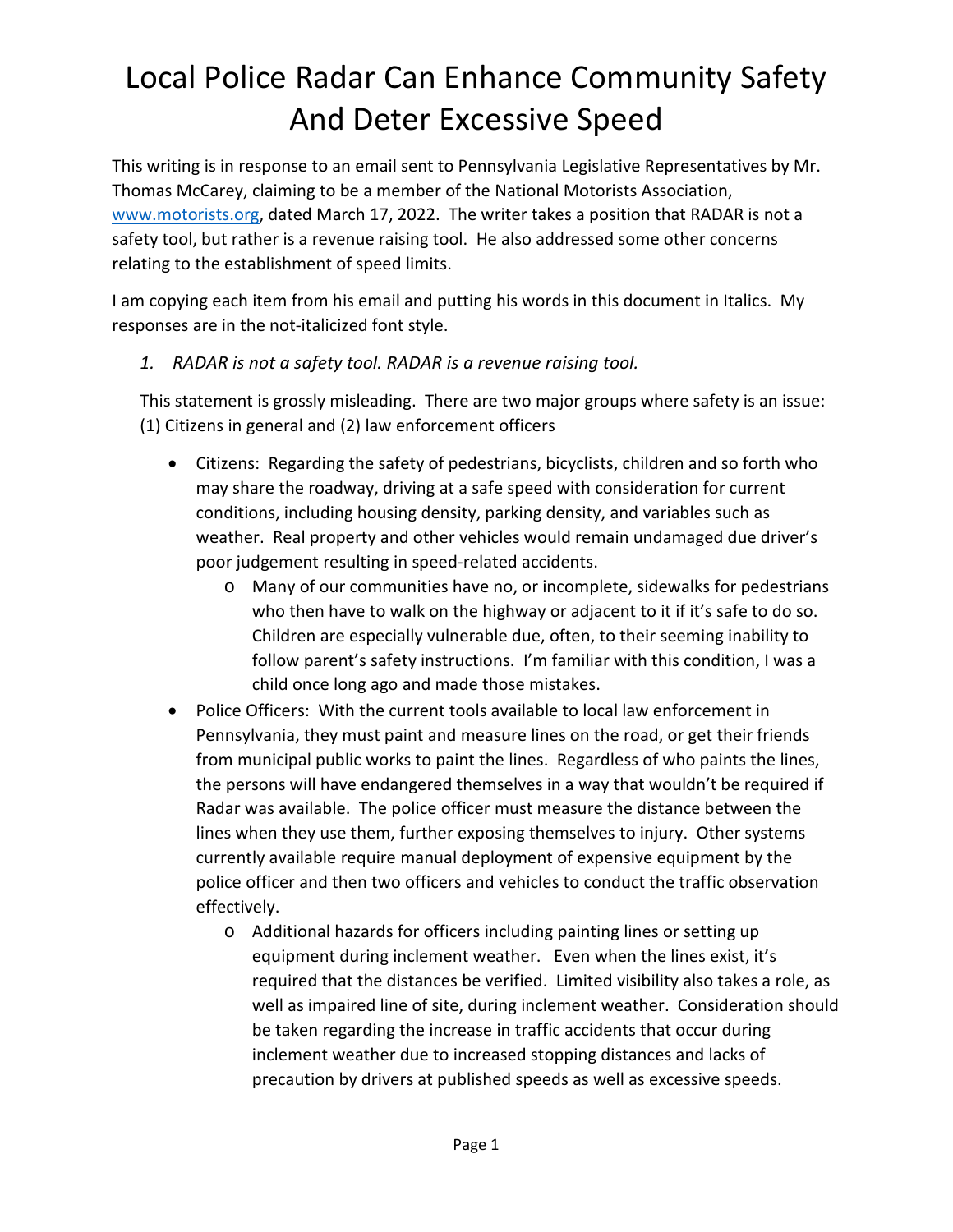Darkness makes the lines difficult or impossible to see as well as snow covering the lines prior to the end of the snow storm and complete plowing.

- $\circ$  It should be noted that while we expect police officers to protect the citizens and enforce our laws, a task that at times requires them to take prudent risks, their primary mission is to go home to their spouse and children as they safely complete their shift. Radar supports officer safety.
- Radar is not a fund-raising tool for local governments who compensate our local police departments and officers for having done their jobs. The statement is completely misleading. The breakdown of how the fine revenue is distributed to the Commonwealth General Fund, the EMS fund, the courts, and so forth leaves very little for the local municipality who pay the local police to enforce our laws. Simply put, the incremental financial results do not exist, at the local level, to support the hypothesis of revenue raising as an incentive for local police to use of Radar in this Commonwealth.

*Giving RADAR to municipal police will result in an epidemic of speed traps. Speed limits are not set using highway safety engineering standards. Instead, they are set by local bureaucrats who use their feelings to set speed limits. They think they are so smart that they know which speed is the safest.*

*In their wisdom, 90% of the time the bureaucrats post limits 8 to 16 mph below prevailing speeds [FHwA data]. The result of this is that in driving 90% of our roads you are automatically "speeding" and liable for a \$170+ ticket plus points that will increase the cost of your insurance.*

- The statements contained in these two paragraphs are completely misleading and totally wrong.
	- $\circ$  The intent of providing our municipal and regional police departments with speed enforcement radar is to deter excessive speed in our neighborhoods and on our local highways. We are setting the speed limits in accordance with mandated traffic engineering practices as reference later in this document.
	- o Our police officers have plenty to do with reference to investigations for retail theft, domestic violence, use and sale of illicit drugs, increasing violence in our schools, and the occasional murder, among other things.
	- o We have tools to gather information to determine when our police officers must place speed enforcement as a priority activity. We would rather take steps to deter speeding and allow our officers to focus time on those other important issues.
		- **The presence of the signs at the roadway entrance to the communities** stating that radar is being used for speed enforcement would, by themselves, be a deterrent to speeding. The signs let the potentially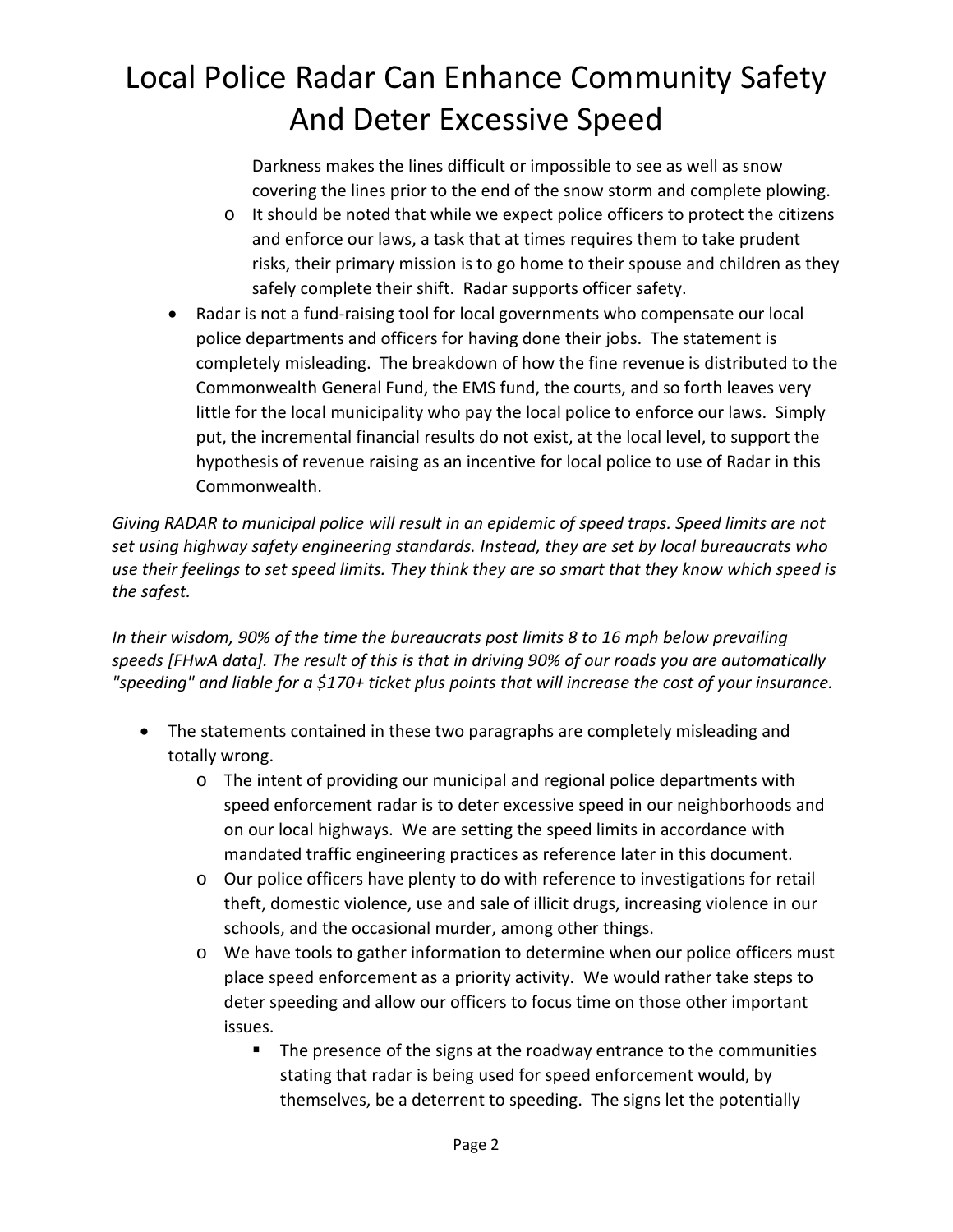speeding motorist know that this community is serious about speed enforcement and provides them with a reminder of the greater likelihood of their speed being accurately measured for enforcement, and that the potential for forfeiture of funds in the form fines for speeding is quite real.

- If a community can afford it, signs with the words "Enforced by Radar," affixed immediately below each speed limit sign, would enhance the deterrent quality of a radar program.
- o Excessive speed and distraction in driving also occurs with the increased use of "Interactive Wireless Communications Devices", most commonly hand-held cellular telephones. Drivers often are using most of their mental faculties while operating the vehicle, and when operating a hand-held communications device their attention is distracted and often their visible site field being somewhat impaired due to holding the device next to their head and communicating. HB37 attempts to address the safety issues but most of the time the improper use of the communications device isn't the first thing a police officer observes. It's erratic or apparently distracted driving, that often includes inattention to speed, that the officer notices. Radar can help support the safety intent associated with rules attempting to be clarified by HB37.

*The proper way to set a speed limit is to do a traffic study to determine the prevailing speed of the free flow of vehicles. The prevailing speed is called the 85th Percentile Speed, the safest speed with the most compliance, a highway safety engineering concept that has been proven effective for 70 years. Posting 85th Percentile Speeds results in less speed differential smoothing the flow of traffic, reducing accidents and injuries.*

 Speed limits in our municipalities are currently set according to the requirements set forth in 75Pa. C.S **§** 3362. It should be noted that the default speed limit on roads identifiable as Un-numbered Resident Streets is 25 miles per hour. Residential streets make up a majority of the roadways that our local police are held accountable by our citizens for enforcing speed limits. We have yet to have any resident living on a street so defined attend a Borough Council meeting to request that the speed limit on their street be increased to greater than 25 MPH. We have had requests to reduce the posted speed limit along with increased speed enforcement and speed mitigation devices being placed in the roadway. We have been able to accommodate some of those citizen requests involving citizen input and concurrence in the form of polls by mail, scheduled public meetings, in-person interviews, and within the applicable limits of 75Pa. C.S **§** 3362 following accepted traffic engineering principals mandated by 75Pa. C.S **§** 6109 and PennDot LTAP Technical Information Sheet #165 as well as PennDOT